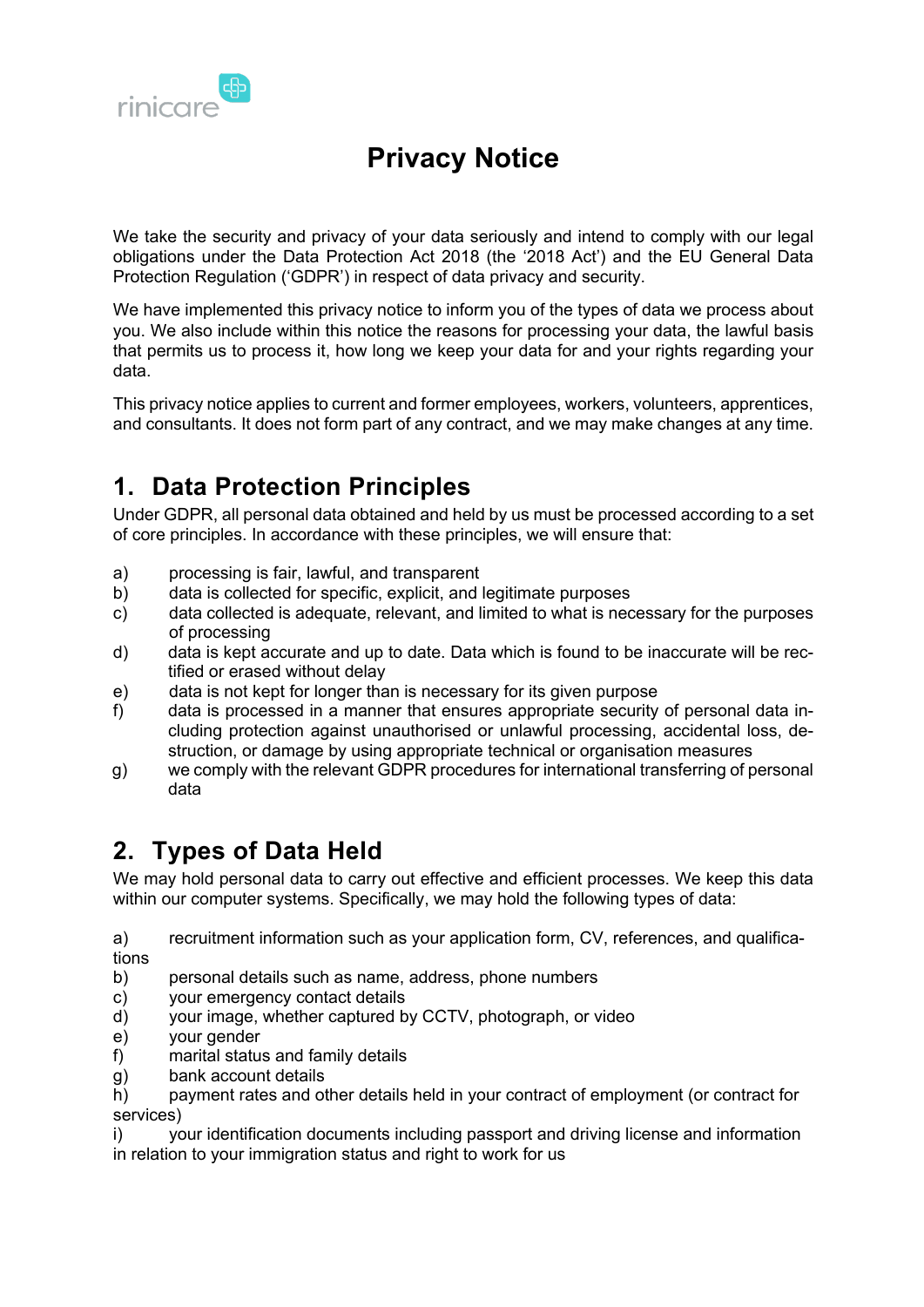

j) Information relating to disciplinary or grievance investigations and proceedings involving you (whether you were the main subject of those proceedings)

- k) Information related to your performance and behaviour at work
- l) Training records
- $\mathbf{m}$ ) Any other category of personal data that we may notify you of from time to time

#### **3. Collecting Your Data**

You provide several pieces of data to us directly during any contract negotiation period, for example your name and address, and subsequently upon the start of your engagement, for example, your bank details.

In some cases, we will collect data about you from third parties, such as intermediaries who may act as an introducer.

Personal data is kept in physical files, or within the Company's HR and IT systems and backups.

#### **4. Lawful Basis for Processing**

The law on data protection allows us to process your data for certain reasons only. In the main, we process your data in order to comply with a legal requirement, in order to perform the contract, we have with you or in pursuit of our legitimate interests.

The information below categorises the types of data processing we undertake and the lawful basis we rely on.

| <b>Activity requiring your data</b>                                   | <b>Lawful basis</b>         |
|-----------------------------------------------------------------------|-----------------------------|
| Carry out the contract that we have entered into                      | Performance of the contract |
| with you e.g. using your name, contact details                        |                             |
| Ensuring you receive payment                                          | Performance of the contract |
| Making decisions about who to enter into a   Our legitimate interests |                             |
| contract with                                                         |                             |
| Business planning and restructuring exercises                         | Our legitimate interests    |
| Dealing with legal claims made against us                             | Our legitimate interests    |
| Preventing fraud                                                      | Our legitimate interests    |
| Ensuring our administrative and IT systems are                        | Our legitimate interests    |
| secure and robust against unauthorised access                         |                             |

### **5. Special Categories of Data**

Special categories of data are data relating to your:

- a) health
- b) sex life
- c) sexual orientation
- d) race
- e) ethnic origin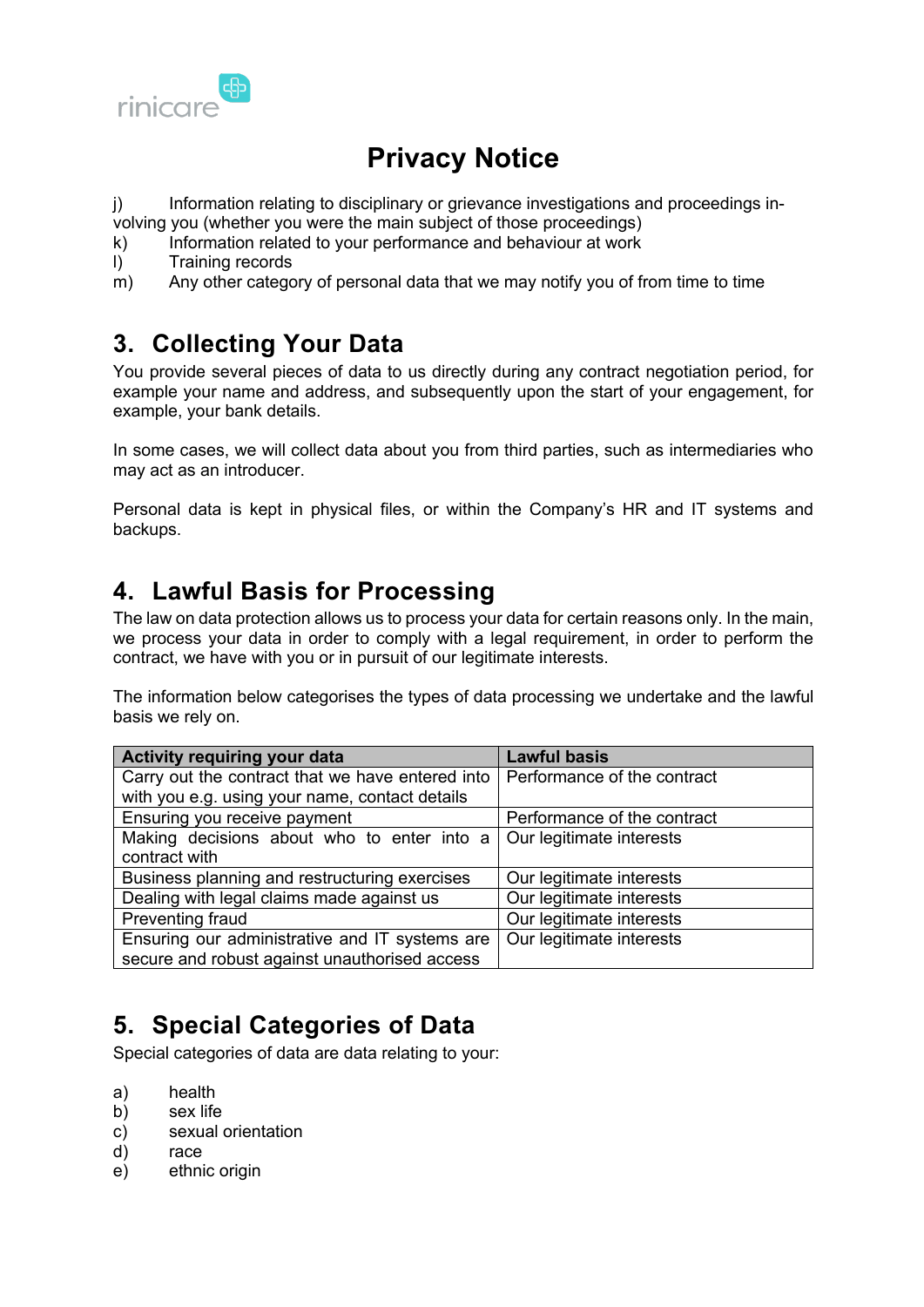

- f) political opinion
- g) religion
- h) trade union membership
- i) genetic and biometric data.

Most commonly, we will process special categories of data when the following applies:

- a) you have given explicit consent to the processing
- b) we must process the data in order to carry out our legal obligations
- c) we must process data for reasons of substantial public interest
- d) you have already made the data public.

We do not need your consent if we use special categories of personal data in order to carry out our legal obligations. However, we may ask for your consent to allow us to process certain particularly sensitive data. If this occurs, you will be made fully aware of the reasons for the processing. As with all cases of seeking consent from you, you will have full control over your decision to give or withhold consent and there will be no consequences where consent is withheld. Consent, once given, may be withdrawn at any time. There will be no consequences where consent is withdrawn.

### **6. Failure to Provide Data**

Your failure to provide us with data may mean that we are unable to fulfil our requirements for entering into a contract with you or performing the contract that we have entered into.

### **7. Criminal Conviction Data**

We will only collect criminal conviction data where it is appropriate given the nature of the services you are to provide to us and where the law permits us. This data will usually be collected during contract negotiation, however, may also be collected during your engagement. We use criminal conviction data to determine your suitability, or your continued suitability for the engagement. We rely on the lawful basis of (see section 4) to process this data.

### **8. Who We Share Your Data With**

Employees within our company who have responsibility for recruitment, administration of payment and contractual benefits and the carrying out performance related procedures will have access to your data which is relevant to their function. All employees with such responsibility have been trained in ensuring data is processing in line with GDPR.

We do not share, and actively prohibit, the transfer, trading or disclosure of data with third parties. The only exception to this is as part of a Company sale or restructure, or for other reasons to comply with a legal obligation upon us.

We have a data processing agreement in place in such event, to ensure data is not compromised. Third parties must implement appropriate technical and organisational measures to ensure the security of such data.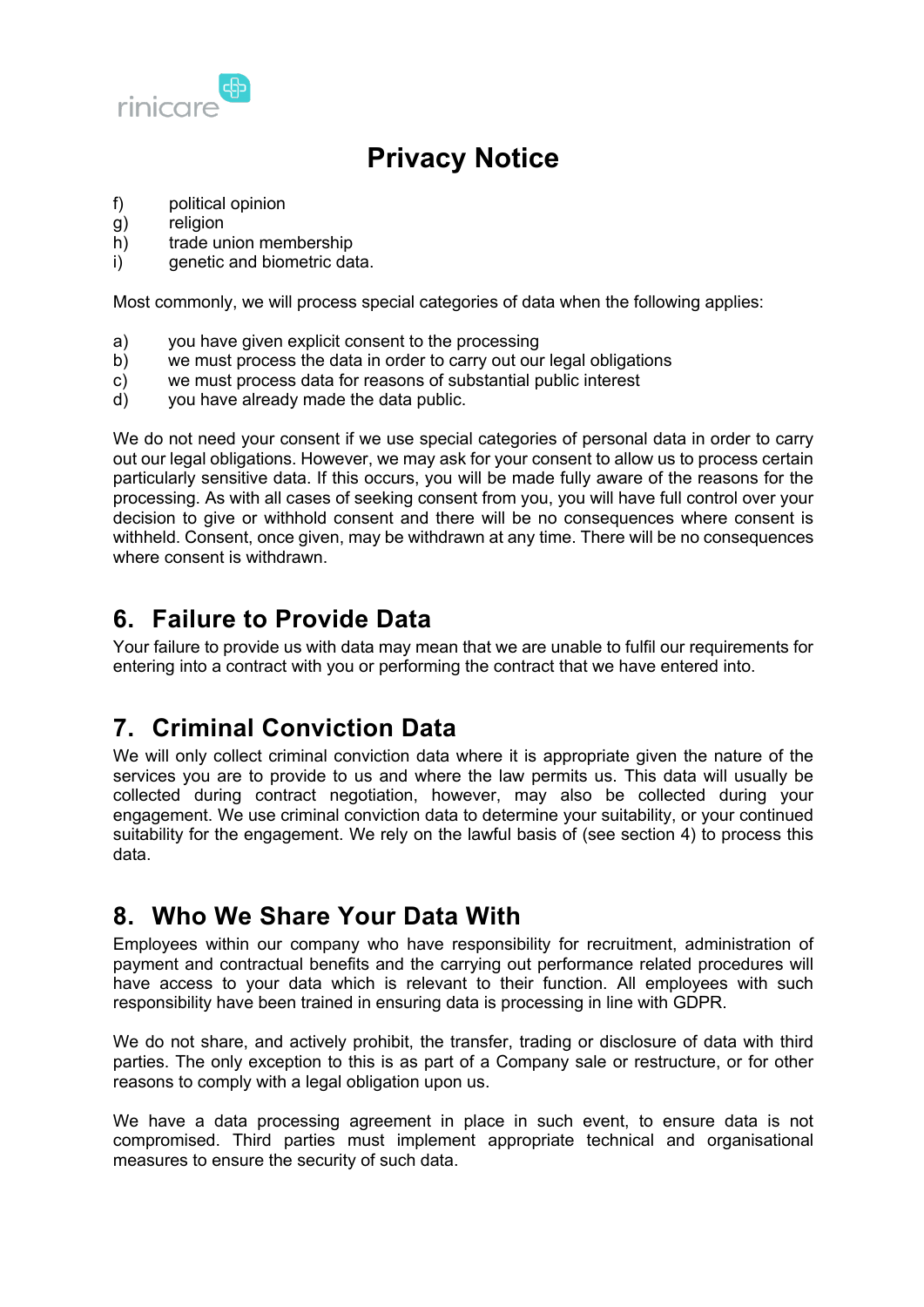

### **Protecting Your Data**

We are aware of the requirement to ensure your data is protected against accidental loss or disclosure, destruction and abuse. We have implemented processes to guard against such.

#### **9. Retention Periods**

We only keep your data for as long as we need it for, which will be at least for the duration of your engagement with us though in some cases we will keep your data for a period after your engagement has ended. Our retention period is 6 years.

### **10. Automated Decision Making**

Automated decision-making means making decision about you using no human involvement e.g. using computerised filtering equipment. No decision will be made about you solely on the basis of automated decision making (where a decision is taken about you using an electronic system without human involvement) which has a significant impact on you.

## **11. Data Subject Rights**

You have the following rights in relation to the personal data we hold on you:

- a) the right to be informed about the data we hold on you and what we do with it
- b) the right of access to the data we hold on you. More information on this can be found in our separate policy on Subject Access Requests
- c) the right for any inaccuracies in the data we hold on you, however they come to light, to be corrected. This is also known as 'rectification'
- d) the right to have data deleted in certain circumstances. This is also known as 'erasure'
- e) the right to restrict the processing of the data
- f) the right to transfer the data we hold on you to another party. This is also known as 'portability'
- g) the right to object to the inclusion of any information
- h) the right to regulate any automated decision-making and profiling of personal data.

More information can be found on each of these rights in our separate policy on your rights in relation to your data.

## **12. Consent**

Where you have provided consent to our use of your data, you also have the right to withdraw that consent at any time. This means that we will stop processing your data.

Should the purpose of the data collection change, we will re-obtain authorisation from you.

## **13. Making a Complaint**